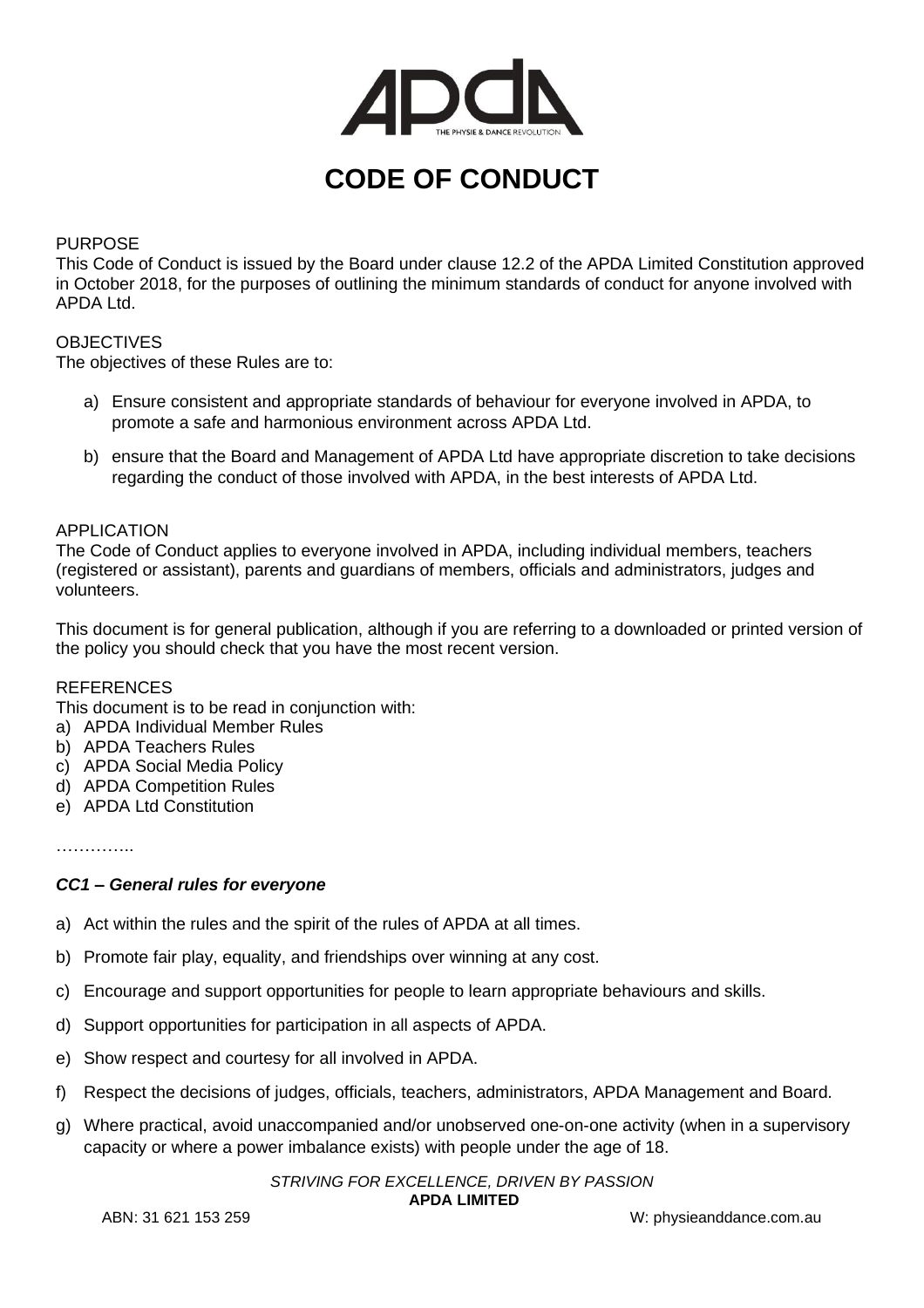

- h) Display appropriate and responsible behaviour in all interactions.
- i) Display responsible behaviour in relation to alcohol and other drugs, noting that all APDA events (including classes and competitions) are alcohol-free events.
- j) Ensure your actions and decisions contribute to a safe and harassment-free environment.
- k) Do not tolerate abusive, bullying, or threating behaviour.

# *CC2 – Individual members*

- a) Give your best at all times.
- b) Participate for your own enjoyment and benefit.
- c) Abide by the rules (including competition rules, individual member rules, and social media policy), and show respect for your fellow club members, other competitors, teachers, judges and officials.
- d) Be a positive ambassador for your club and APDA by encouraging everyone and being respectful to the people you meet at physie.
- e) Demonstrate good sportsmanship, and respect the decisions of judges and officials.

# *CC3 – Teachers*

- a) Place the safety and welfare of all individual members above all else.
- b) Help each individual member to reach their potential. Respect the talent, developmental stage and goals of each person and encourage them with positive and constructive feedback, and respect the wishes of members who participate for fun and fitness rather than competition.
- c) Obtain appropriate qualifications where possible, and keep up to date with the latest teaching practices, and the principles of growth and development of young members.
- d) Maintain the 'working with vulnerable people' clearance required by the State or Territory legislation that applies to your club.
- e) Know and understand the rules of APDA, including competition rules, and abide by them at all times.
- f) Ensure that any physical contact with another person is appropriate to the situation and necessary for the person's skill development (or necessary for a person's safety, having regard to the situation).
- g) Model appropriate, positive, respectful behaviour towards individual members, competitors, teachers, judges and officials, and parents/guardians of members, regardless of their club.
- h) Ensure that your behaviour is always at a standard that justifies your position of influence within APDA and your club, and that you present as a good ambassador for APDA and your club at all times.

# *CC3 – Judges*

- a) Uphold the highest standards of integrity, honesty, confidentiality and equality at all times.
- b) Ensure that your behaviour is always at a standard that justifies your position of influence within APDA.

#### *STRIVING FOR EXCELLENCE, DRIVEN BY PASSION*

**APDA LIMITED**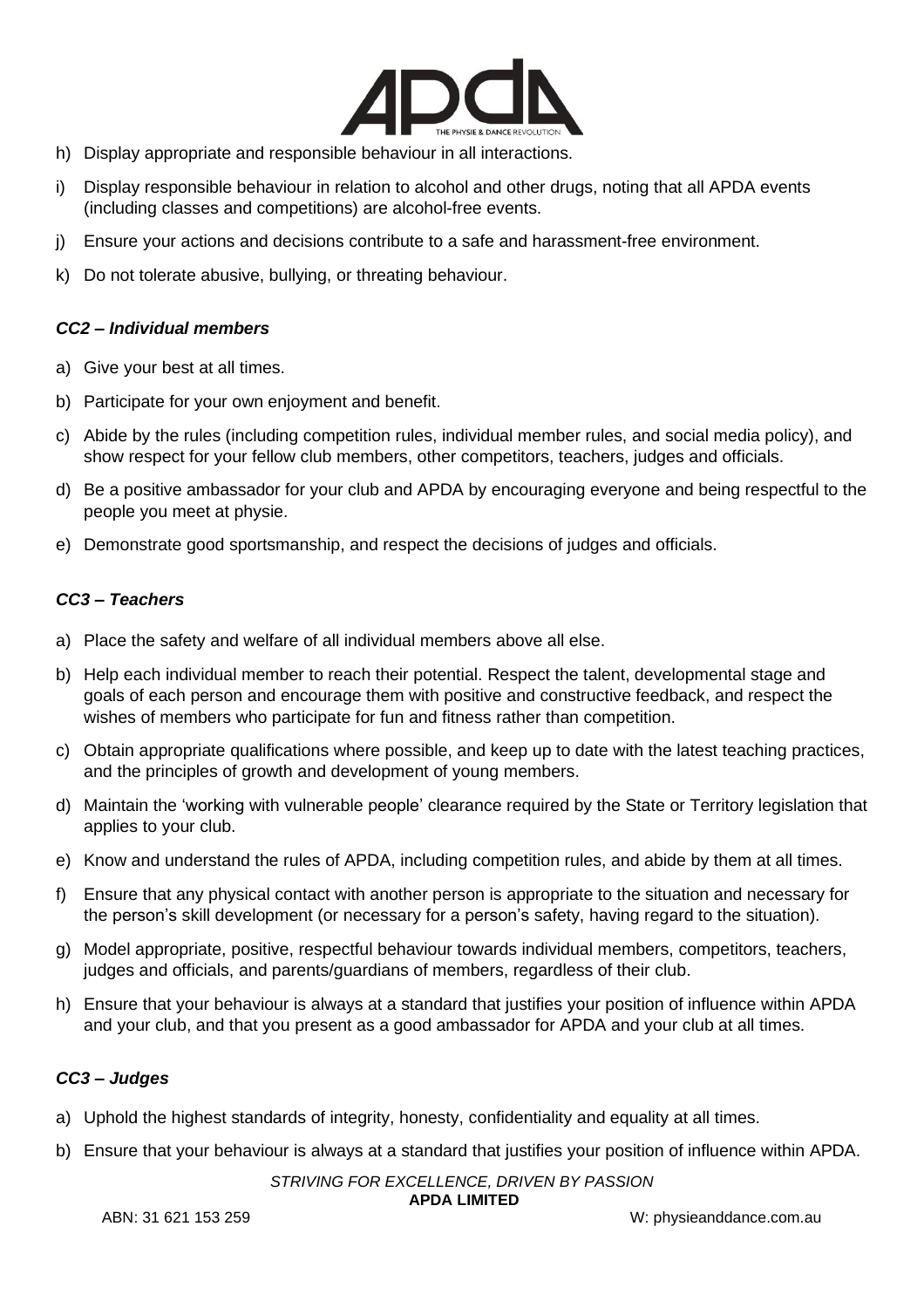

- c) Declare real and potential conflicts of interest to APDA when being considered for judging appointments.
- d) Undertake the required initial and ongoing training required for APDA judges, and volunteer your time to judge where possible to maintain and improve your judging abilities.
- e) Judge in accordance with ADPA judging guidelines, ensuring that you judge consistently, impartially and objectively when making decisions, and that your judging does not discriminate based on irrelevant factors such as race, cultural background, sexuality or religion.

# *CC4 – Officials and administrators*

- a) Ensure quality supervision and instruction for all individual members of APDA, having regard to the welfare and safety of all members.
- b) Support teachers, judges and officials to improve their skills and competencies.
- c) Act honestly, in good faith and in the best interests of APDA Ltd as a whole.
- d) Ensure that information obtained in your official role for APDA Ltd is used for proper purposes, and that you do not gain improper advantage for yourself or others because of your official role. Comply with APDA guidelines on conflict of interest.
- e) Conduct your role and undertake your responsibilities with due care, diligence and competence.
- f) Ensure your behaviour is always at a standard that justifies your position of influence within APDA.

# *CC5 – Parents and guardians*

- a) Encourage your child to participate, do their best, and have fun.
- b) Focus on your child's effort and performance, rather than winning or losing.
- c) Never ridicule or yell at a child for making a mistake or for not achieving a particular result in a competition.
- d) Model appropriate behaviours and sportsmanship, including respect for other competitors and students, members and spectators from other clubs, and APDA teachers, officials and judges.
- e) Ensure that you and your child comply with APDA rules, including competition rules, social media policy, and spectators' code of conduct.
- f) Report instances of inappropriate behaviour within your club or APDA to appropriate officials (including competition officials, or in accordance with APDA's Dispute Resolution policy).
- g) Respect the decisions, actions and efforts of your child's teacher, judges and officials.